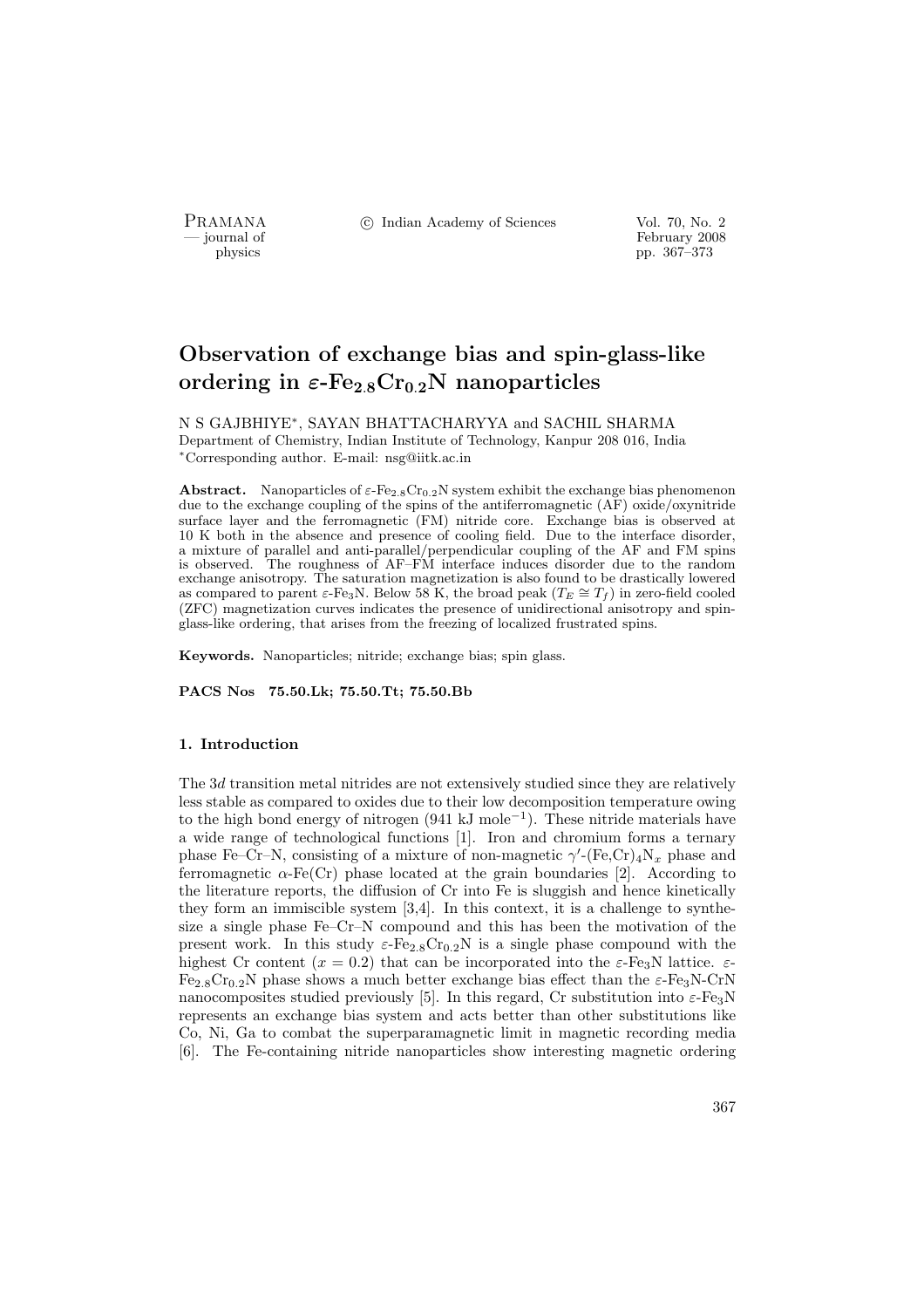phenomena [7]. The Fe–N nanoparticles are ferromagnetic (FM) and the FM core is covered by an anti-ferromagnetic (AF) surface oxide/oxynitride layer. The interactions at this AF–FM interface (exchange bias) have been extensively studied over the years [8,9]. Exchange bias depends on the orientation of the spins at the AF–FM interface. The randomness in the orientation of spins gives rise to spin freezing at lower temperature along with exchange bias coupling [10]. However, the exchange bias and spin-glass-ordering phenomena are rarely studied in nitrides.

# 2. Experimental details

The aqueous solution of  $0.22$  (N) Fe(NO<sub>3</sub>)<sub>3</sub>.9H<sub>2</sub>O (Merck 99.9%) was mixed with 0.2 (N)  $Cr(NO<sub>3</sub>)<sub>3</sub>·9H<sub>2</sub>O$  (Merck 99.9%) solution according to the stoichiometric Fe : Cr atomic percentage ratio of 93 : 07. A little excess citric acid (Merck 99.9%) solution was added, followed by refluxing at 353 K for 12 h. The homogeneous solution was dried and Fe–Cr–citrate powder was obtained. The mixed metal citrate was decomposed in air at 773 K for 4 h, to get the Fe–Cr–oxide nanoparticles. The oxide precursors were nitrided at an ambient pressure under flowing  $NH<sub>3</sub>$  (g) at a flow rate of 240 cm<sup>3</sup>/min and a heating rate of 0.03 K s<sup>−</sup><sup>1</sup> at 983 K for 24 h followed by normal cooling to room temperature, to obtain the  $\varepsilon$ -Fe<sub>2.8</sub>Cr<sub>0.2</sub>N nitride nanoparticles. The stoichiometry of iron, chromium and nitrogen were confirmed by quantitative estimation with chemical methods and EDAX.

X-ray diffraction (XRD) patterns have been recorded using a Rich-Seifert X-ray diffractometer (model Isodebyeflex 2002). Scanning electron microscope (SEM) micrographs are recorded by inserting a brass stub with nitride sample on the mounting table of SEM instrument (Model no. JEOL-JSM-840A). Transmission electron microscope (TEM) micrographs are recorded with the TEM instrument (Phillips Model E-301). Magnetic measurements are carried out using SQUID (superconducting quantum interference device) magnetometer model Quantum Design (MPMS-XL).

## 3. Results and discussion

#### 3.1 Structural characterization

The XRD-Rietveld and chemical analyses indicate that a solid solution with composition,  $\varepsilon$ -Fe<sub>2.8</sub>Cr<sub>0.2</sub>N was formed crystallizing in the space group P6<sub>3</sub>/mmc. The X-ray diffraction (XRD) pattern is shown in figure 1. The lattice parameters are calculated to be  $a = 2.725$  and  $c = 4.442$  Å. These values are little higher than the reported values of  $a = 2.695$  and  $c = 4.362$  Å [11], which may be due to lattice strain involved due to the nanostructured nature. The XRD pattern was plotted on a logarithmic scale and checked for additional impurity peaks. However, no impurity peak was observed corresponding to Cr, CrN,  $\beta$ -Cr<sub>2</sub>N, Fe and other Fe–N phases. The XRD crystallite size is measured to be 20 nm. In the SEM and TEM micrographs (figure 2), the particle sizes measured are 45 and 24 nm respectively.

368 Pramana – J. Phys., Vol. 70, No. 2, February 2008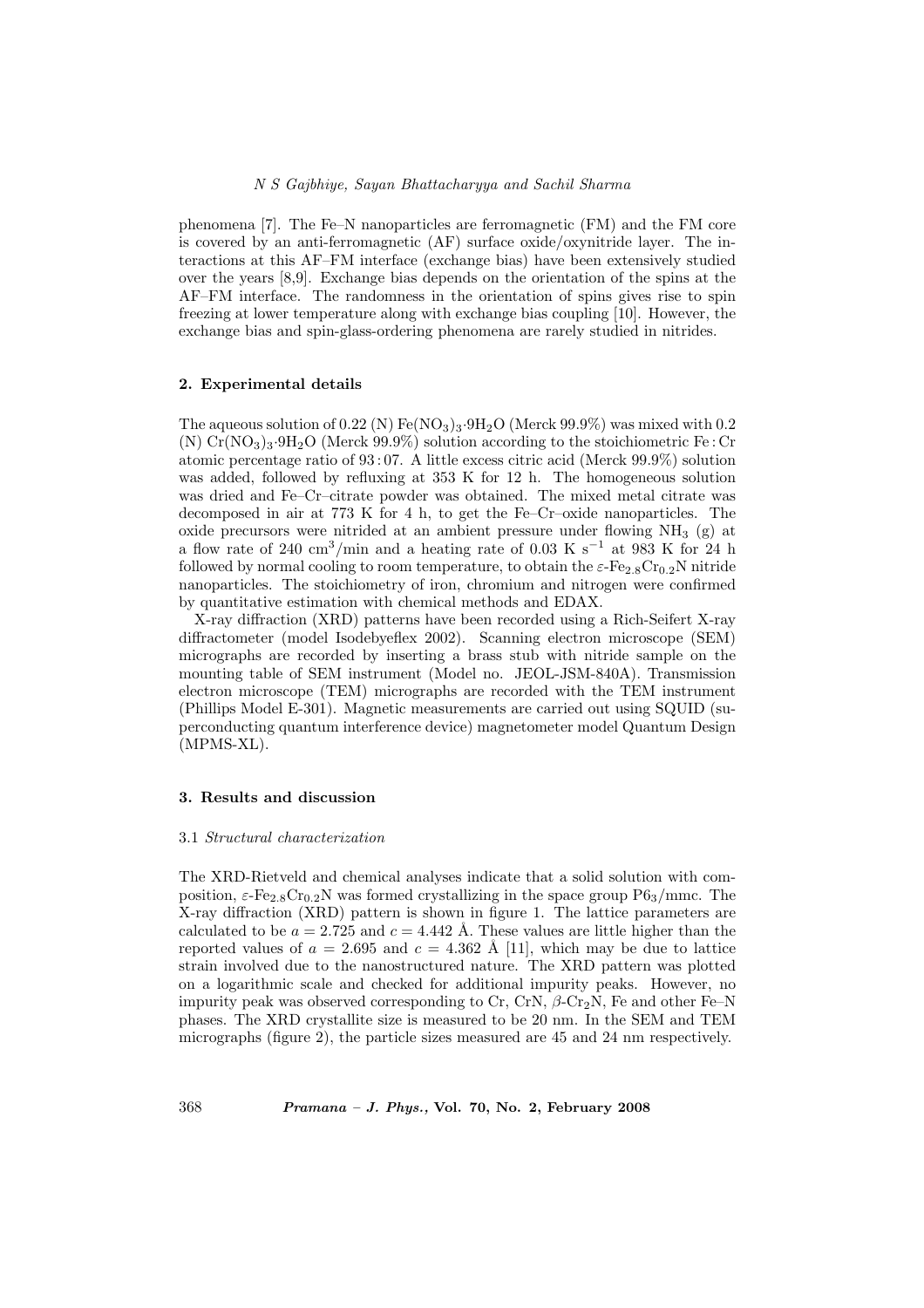Nanoparticles of  $\varepsilon$ -Fe<sub>2.8</sub>Cr<sub>0.2</sub>N



**Figure 1.** X-ray diffraction pattern of  $\varepsilon$ -Fe<sub>2.8</sub>Cr<sub>0.2</sub>N nanoparticles.



**Figure 2.** (a) SEM and (b) TEM images of  $\varepsilon$ -Fe<sub>2.8</sub>Cr<sub>0.2</sub>N nanoparticles.

# 3.2 Magnetic interactions

The field-dependent magnetization curve at 10 K is not saturated, with a maximum applied field of 3 T (figure 3). The saturation magnetization ( $\sigma_s$ ) value at 10 K is 14.6 emu/g. At 10 K, the presence of both ferromagnetic and superparamagnetic fractions is evident. The presence of AF oxide/oxynitride surface layer, spin-disorder at the interface between AF oxide/oxynitride and FM nitride, spinpairing effects, finite-size effects and the superparamagnetic fractions drastically lower the  $\sigma_s$  values from the reported value of 133 emu/g for bulk  $\varepsilon$ -Fe<sub>3</sub>N [12]. The unidirectional pinning of the FM spins by the AF spins and the interparticle interactions influence the coercivity  $(H_c)$  value which is 215 Oe at 10 K (figure 3) inset).

Pramana – J. Phys., Vol. 70, No. 2, February 2008 369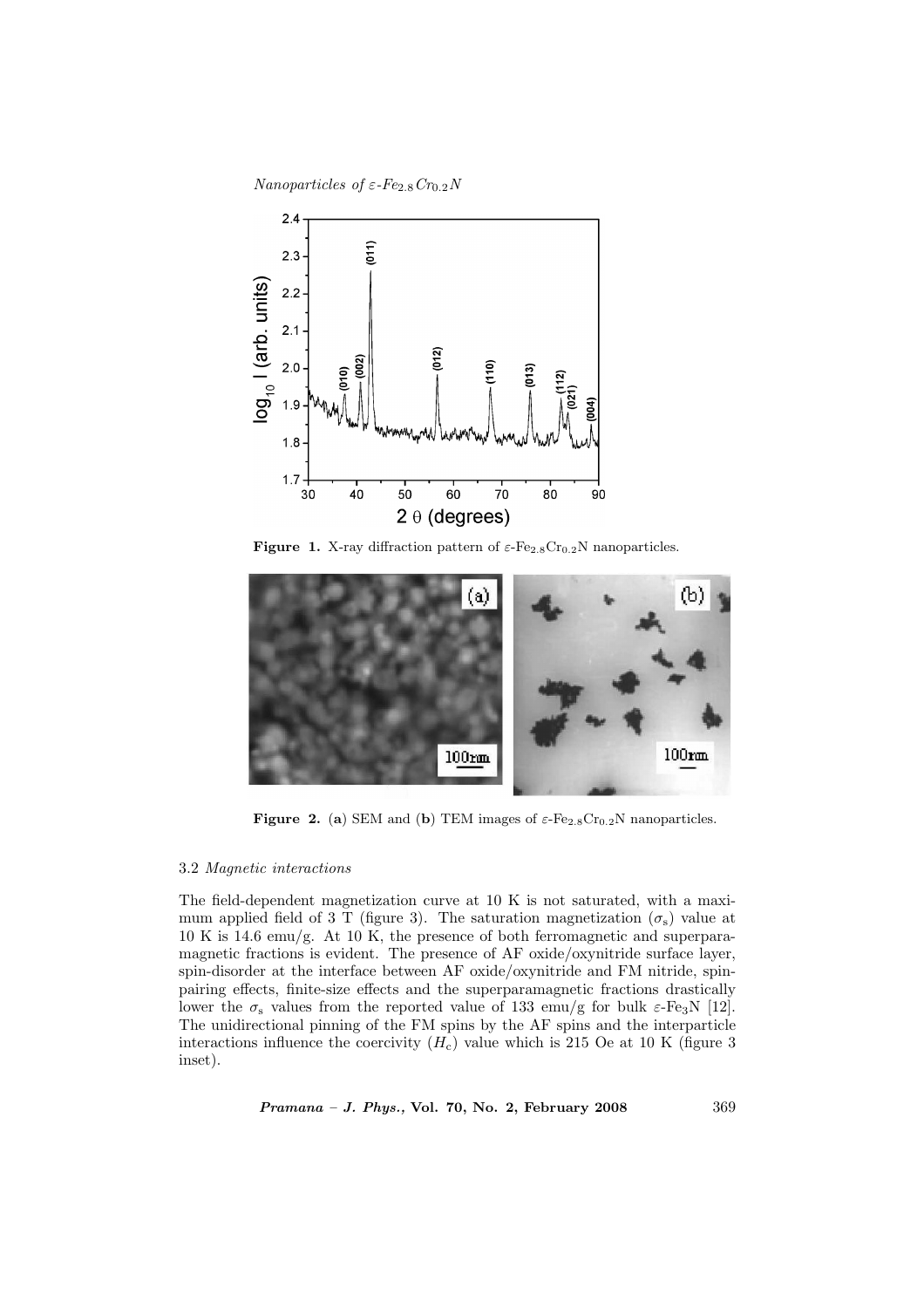N S Gajbhiye, Sayan Bhattacharyya and Sachil Sharma



Figure 3. Plot of magnetization  $(\sigma)$  as a function of field  $(H)$  measured at 10 K. (Inset) Enlarged view of  $\sigma$ -H curve.



**Figure 4.** Plot of magnetization  $(\sigma)$  as a function of field  $(H)$  measured at 10 K and 3 T cooling field. (Inset) Enlarged view of  $\sigma$ -H curve, showing hysteresis loop shift.

# 3.3 Exchange bias studies

The interfacial coupling between the AF and FM phases at lower temperatures results in the shift of the  $\sigma$ - $H$  hysteresis loops, when the system is cooled through

370 Pramana – J. Phys., Vol. 70, No. 2, February 2008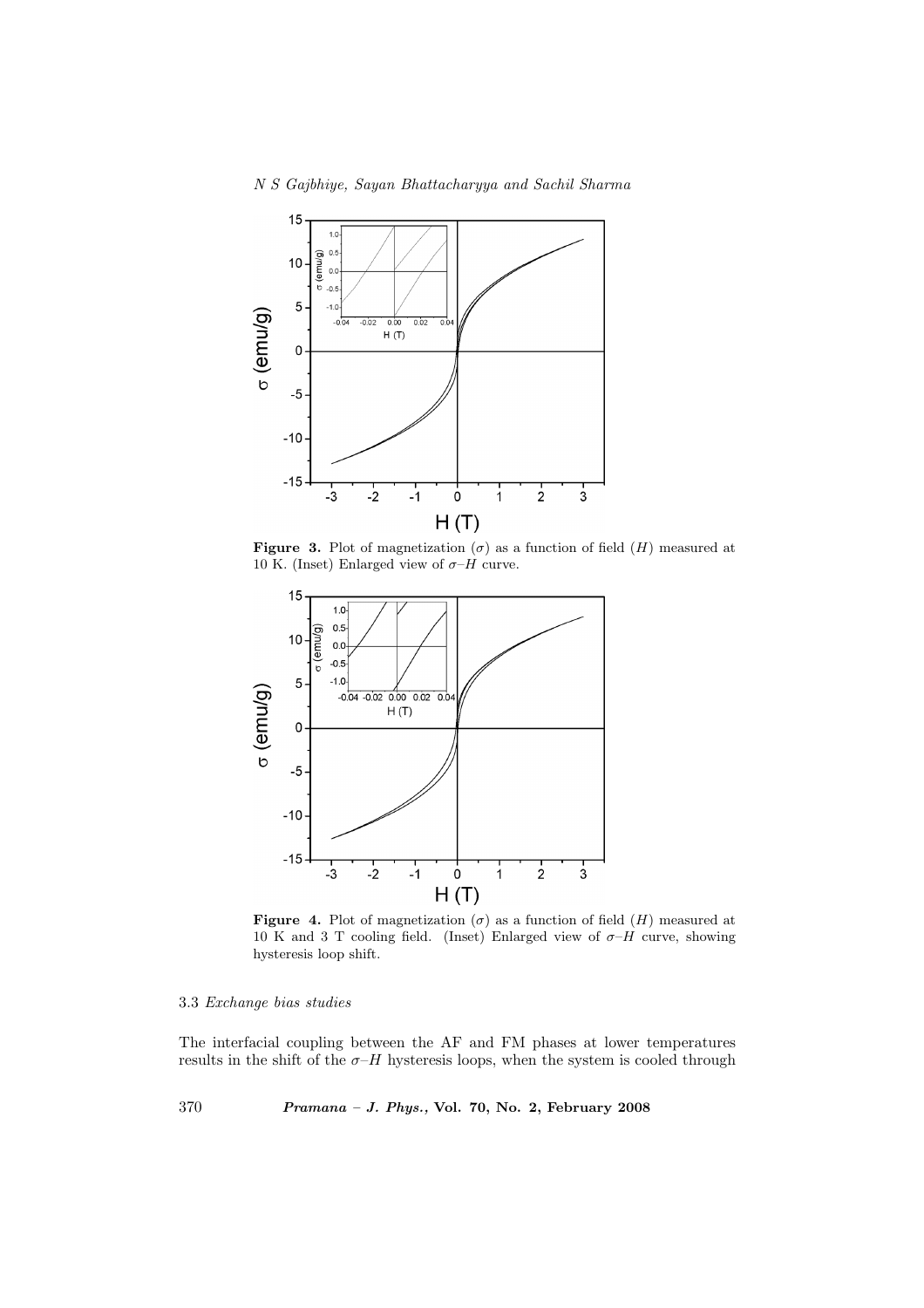Nanoparticles of  $\varepsilon$ -Fe<sub>2.8</sub>Cr<sub>0.2</sub>N



Figure 5. ZFC/FC magnetization curves at external applied fields of 20 and 50 Oe.

the Néel temperature  $(T_N)$  of the AF, in the presence of an applied positive field. In this system, the hysteresis loop (at 10 K) is shifted from the origin, even in the absence of cooling field (figure 3 inset). The presence of residual field ( $\sim 10^{-3}$ ) Oe) in the SQUID magnetometer has been corrected in all the measurements. The hysteresis loop is shifted by −17 Oe in the positive direction of the field axis. The negative sign of  $H_{\rm E}$  indicates that the spins at the AF–FM interface are coupled anti-parallel and/or perpendicular to each other due to the non-uniform AF–FM interface [13]. This is obvious, since in nanoparticles, the AF–FM interface is rough unlike smooth interfaces in thin films and multilayers. When  $\varepsilon$ -Fe<sub>2.8</sub>Cr<sub>0.2</sub>N nanoparticles are cooled from 300 K to 10 K with 3 T applied field, relatively higher  $H<sub>E</sub>$  is observed in the negative direction of the cooling field (figure 4). The  $H<sub>E</sub>$  value observed is 78 Oe and the  $H<sub>c</sub>$  value is 326 Oe (figure 4 inset). The AF surface oxide/oxynitride layer produces an appreciable exchange bias effect. Such coupling of the AF oxide/oxynitride surface layers with the FM phases has been reported in [14]. In the case of  $\varepsilon$ -Fe<sub>3</sub>N–CrN nanocomposites, the direct contact of AF surface layer and FM  $\varepsilon$ -Fe<sub>3</sub>N is decreased with the presence of additional AF CrN phase, which does not assist significantly to increase the magnitude of  $H<sub>E</sub>$  [5]. Hence  $H<sub>E</sub>$  decreases from 78 Oe for  $\varepsilon$ -Fe<sub>2.8</sub>Cr<sub>0.2</sub>N to 37 Oe in the presence of 32 mass% of CrN in the nanocomposites [5].

# 3.4 Thermomagnetic studies

Figure 5 shows the zero-field cooled (ZFC) and field cooled (FC) magnetization curves as a function of temperature (10–300 K) at external applied fields of 20 and 50 Oe. There are two peaks observed in the ZFC magnetization curves, a weak

*Pramana – J. Phys.*, Vol. 70, No. 2, February 2008  $371$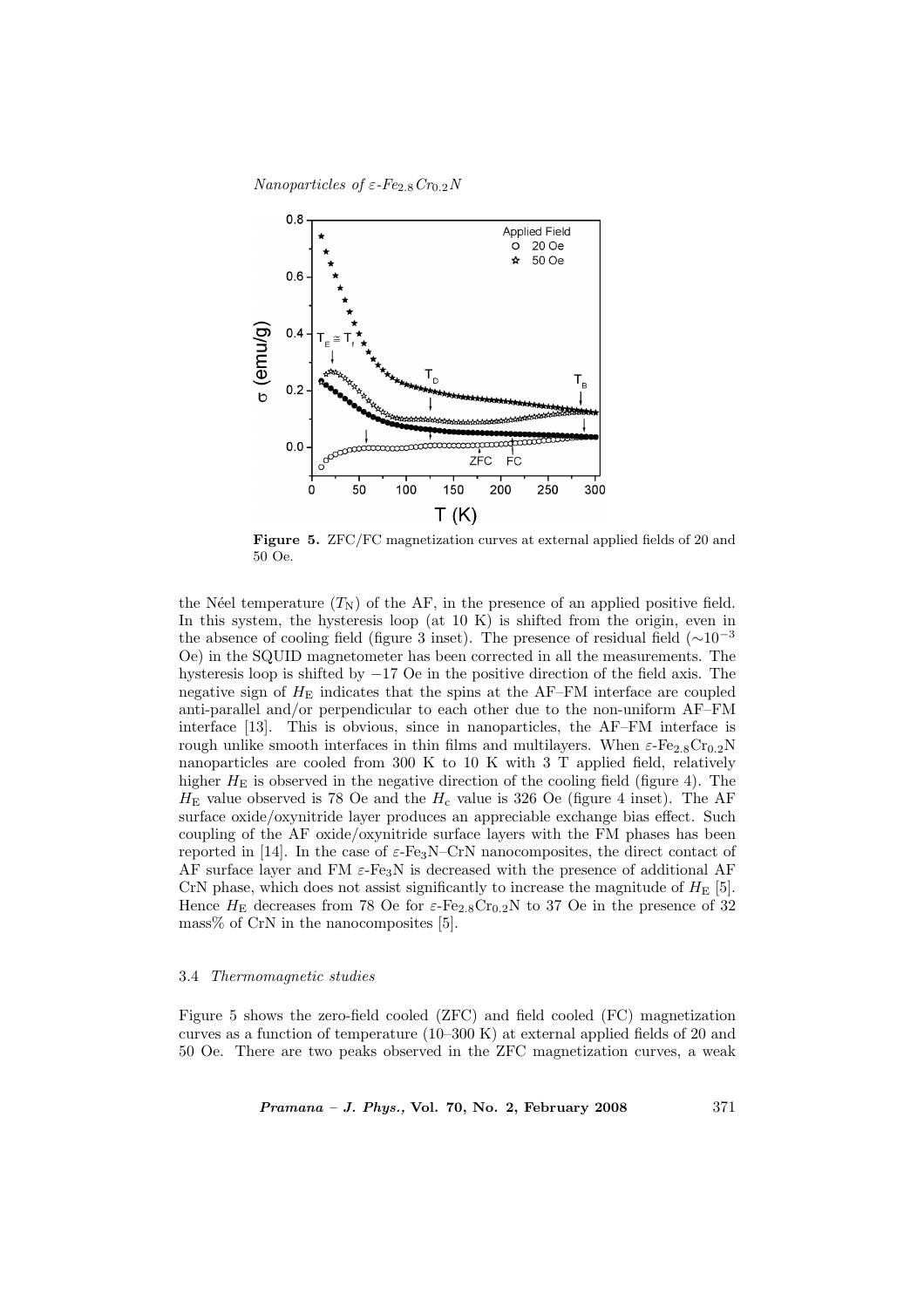peak around 126 K ( $T_D$ ) and a strong broad peak around 22–58 K ( $T_E \cong T_f$ ). In the FC measurements, the applied external field dominates the interaction field and hence the transition temperatures observed in ZFC are not observed in the FC curves. The blocking of these nanoparticles occurs near 300 K at the blocking temperature,  $T_{\rm B}$ . The irreversible temperature  $(T_{\rm irr})$  occurs at 290 K in the case of 20 Oe applied field. The strong broad peak, below 58 K in the ZFC curve, arises due to the enhanced unidirectional anisotropy because of the exchange bias coupling  $(T_{\rm E})$  and also the spin-glass-like ordering  $(T_{\rm f})$ . Interestingly, both  $T_{\rm E}$  and  $T_f$  peaks overlap at the low temperature.

The blocking temperature  $(T_B)$  decreases from 290 to 284 K when the field is increased from 20 to 50 Oe. When the external applied field is further increased, it dominates over the anisotropy field, the particles are saturated and the irreversibility is supposed to vanish. In ZFC magnetization curve, the dipolar interaction temperature  $T_D = 126$  K does not change with increase in applied field. The origin of  $T_D$  may be ascribed to the blocking temperature of the Fe–O/Fe–O–N/Cr–O–N surface layer on the nitride nanosystem [15].  $T_D$  may also be due to the dipolar interactions present in these dense nanoparticles. The randomness of the relative orientation of the dipoles may lead to the spin-glass phase from the dipolar interactions at lower temperatures [16].

In ZFC curves, the strong broad  $T_{\rm E} \cong T_{\rm f}$  peak, with maximum in magnetization at 57.7 and 21.5 K is measured at 20 and 50 Oe respectively. The spin-glass-like ordering arises from the localized disordered interactions of the randomly oriented spins. The disordered spins are clustered and these clusters/domains are distributed at random at the AF–FM interface. The flipped spins freeze at lower temperatures. However, the coexistence of the spin-glass-like phase and exchange bias phenomena giving rise to random exchange anisotropy is obvious from the broad nature of the peak at  $T_{\text{E}} \cong T_{\text{f}}$ . The random exchange anisotropy becomes maximum at the temperature of maximum magnetization (enhanced unidirectional anisotropy,  $T_{\rm E}$ ).  $T<sub>E</sub>$  shifts because of the presence of uncompensated spins in AF phase.

# 4. Conclusions

In summary, the  $\varepsilon$ -Fe<sub>2.8</sub>Cr<sub>0.2</sub>N nanoparticles, successfully prepared by the precursor technique, demonstrates exchange bias phenomena and spin-glass-like ordering below 58 K. The low magnitude of the exchange bias results from the coupling of the spins at the rough AF–FM interfaces. Due to the interface disorder, a mixture of parallel and anti-parallel/perpendicular coupling of the AF and FM spins is observed. The spin-glass-like ordering arises from the freezing of these localized frustrated spins in the interface between AF surface oxide/oxynitride layer and the FM  $\varepsilon$ -Fe<sub>2.8</sub>Cr<sub>0.2</sub>N nitride core.

### Acknowledgements

The authors acknowledge CSIR, New Delhi for the financial support in carrying out the research work.